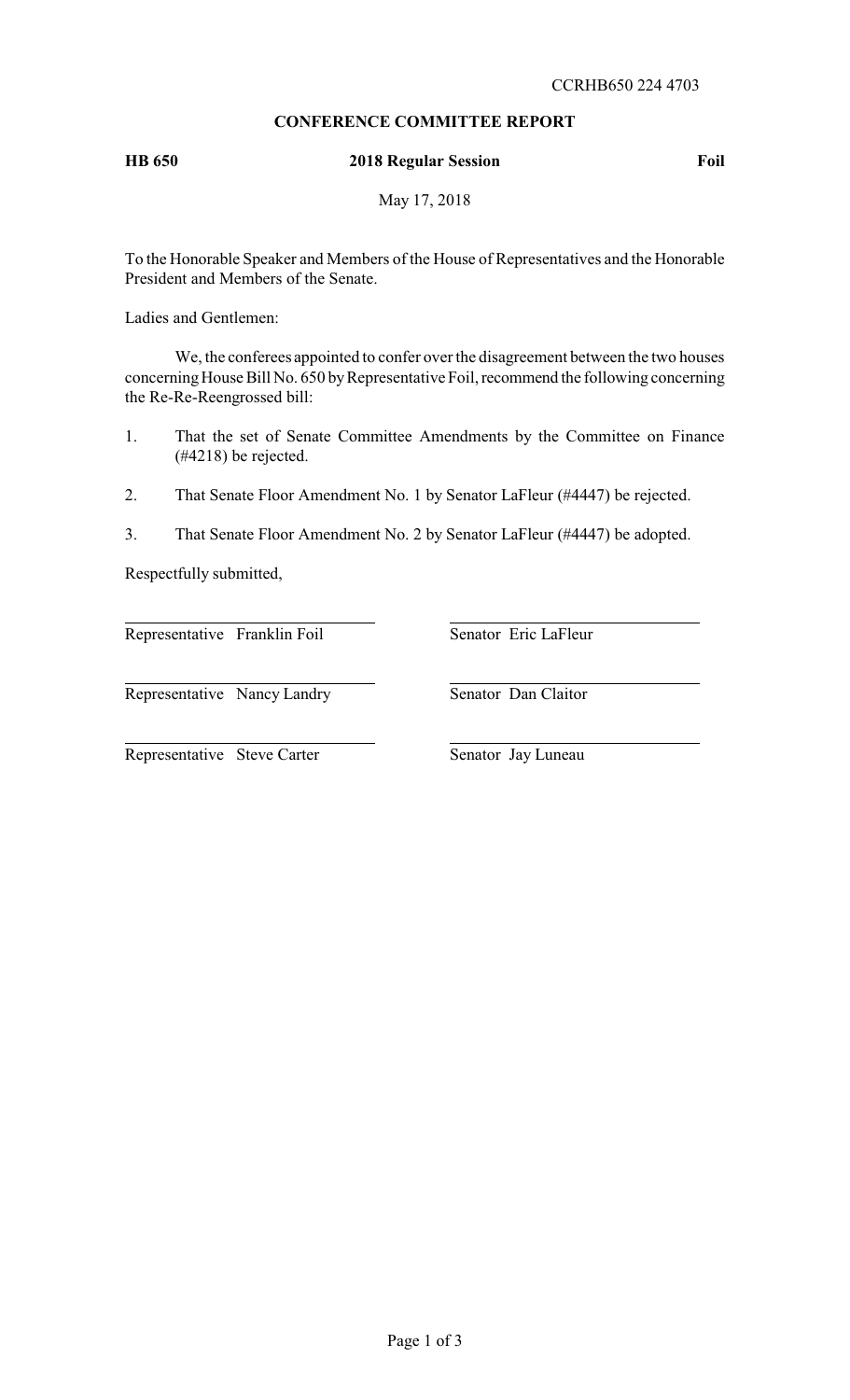### DIGEST

The digest printed below was prepared by House Legislative Services. It constitutes no part of the legislative instrument. The keyword, one-liner, abstract, and digest do not constitute part of the law or proof or indicia of legislative intent. [R.S. 1:13(B) and 24:177(E)]

## **CONFERENCE COMMITTEE REPORT DIGEST**

#### **HB 650 2018 Regular Session Foil**

### **Keyword and oneliner of the instrument as it left the House**

STUDENT/TUITION: Creates a program for education savings accounts for tuition expenses for elementary and secondary schools

### **Report adopts Senate amendments to:**

1. Make technical change.

#### **Report rejects Senate amendments which would have:**

1. Removed transitional provision allowing funds deposited prior to Jan. 1, 2018, to a START account to be disbursed in 2018 for K-12 tuition (not including earnings enhancements or interest earned thereon and limited to \$10,000 per beneficiary).

### **Digest of the bill as proposed by the Conference Committee**

## **START and START K12 Programs, generally**

Present law creates the La. Student Tuition Assistance and Revenue Trust (START) Program, an education savings program for certain expenses associated with enrolling in an institution of postsecondaryeducation. Provides for earnings enhancements (a "state match") on deposits between 2% and 14% annually; such rate depends on the account category and the account owner's income. Also exempts a portion of annual deposits from an account owner's state tax table income (up to \$2,400 for single filers and \$4,800 for joint filers, per account). Provides for administration by the La. Tuition Trust Authority (LATTA). Proposed law retains present law.

Proposed law creates the La. Student Tuition Assistance and Revenue Trust Kindergarten Through Grade Twelve (START K12) Program, an education savings program similar to the START program except that it is for certain expenses associated with enrolling in grades kindergarten through 12. Defines such expenses as tuition in connection with enrollment or attendance at a public or approved nonpublic elementary or secondary school in La., limited to grades kindergarten through 12. Limits disbursements of such expenses to a maximum of \$10,000 per tax year, per beneficiary. Provides for administration by LATTA. Does not provide a state match or for exemption of a portion of annual deposits from an account owner's state tax table income. (Legislation regarding tax exemptions during a Regular Session during an even-numbered year is prohibited by present constitution.) Prohibits a transfer or rollover from a START account to a START K12 account.

#### **Louisiana Education Tuition and Savings Plan and Fund**

Present law establishes in the state treasury as a special permanent fund the La. Education Tuition and Savings Fund, known as the "Tuition and Savings Fund". Provides for separate accounts for the START Program and for another education savings program authorized by present law. Provides that the legislature shall make yearly appropriations from the respective account to the LATTA for present law purposes.